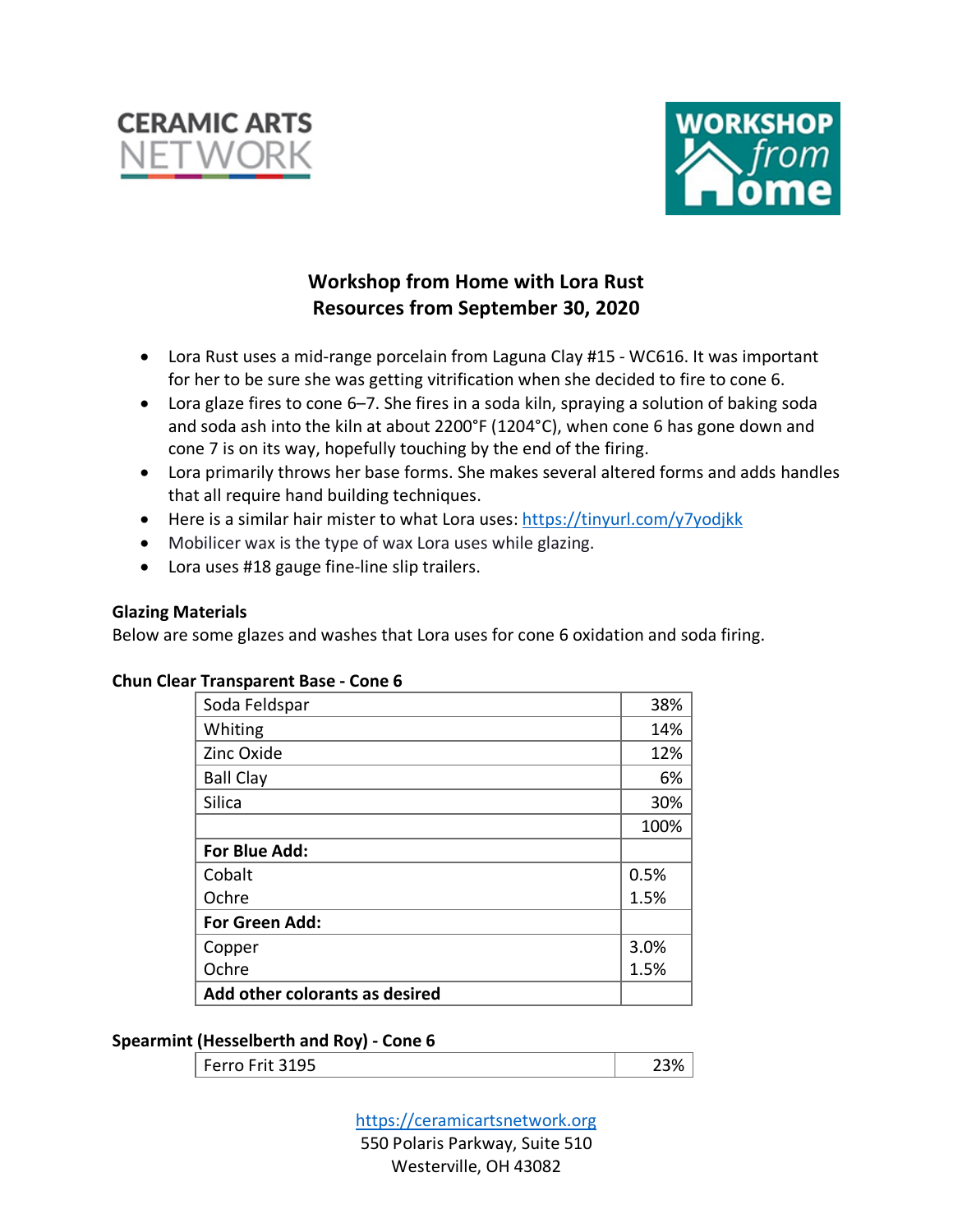| Nepheline Syenite | 4%   |
|-------------------|------|
| Wollastonite      | 28%  |
| <b>EPK</b>        | 28%  |
| Silica            | 17%  |
|                   | 100% |
| Add:              |      |
| Copper Carbonate  | 4%   |
| Rutile            | 6%   |

#### **Floating Blue - Cone 6**

| <b>EPK</b>              | 5.0%   |
|-------------------------|--------|
| Nepheline Syenite       | 47.5%  |
| <b>Gerstley Borate</b>  | 27.1%  |
| Silica                  | 20.4%  |
|                         | 100.0% |
| Add:                    |        |
| <b>Bentonite</b>        | 3%     |
| <b>Cobalt Carbonate</b> | 2%     |
| Rutile                  | 4%     |

# **Woo Yellow - Wide firing range from Cone 6 oxidation to Cone 10 Reduction**

Color range from matte butter yellow to warm golds, respectively Affected by application (i.e. paler when thicker)

| Nepheline syenite            | 36.6% |
|------------------------------|-------|
| <b>Strontium Carb</b>        | 20.6% |
| Superpax                     | 16.6% |
| Dolomite                     | 13.3% |
| Silica                       | 7.8%  |
| <b>EPK</b>                   | 7.8%  |
|                              | 100%  |
| Add:                         |       |
| <b>Red Iron Oxide</b>        | 3%    |
| Bentonite (Dry mix with EPK) | 4%    |
| Epsom Salt                   | 1%    |

# **Hafner's Clear - Cone 6 oxidation**

Good base for clear. However, as with a lot of cone 6 clear glazes, there can be a milky result where thick or pooled.

| <b>Gerstley Borate</b> | 50.0%  |
|------------------------|--------|
| Silica                 | 32.50% |
| <b>FPK</b>             | 17.50% |

https://ceramicartsnetwork.org 550 Polaris Parkway, Suite 510 Westerville, OH 43082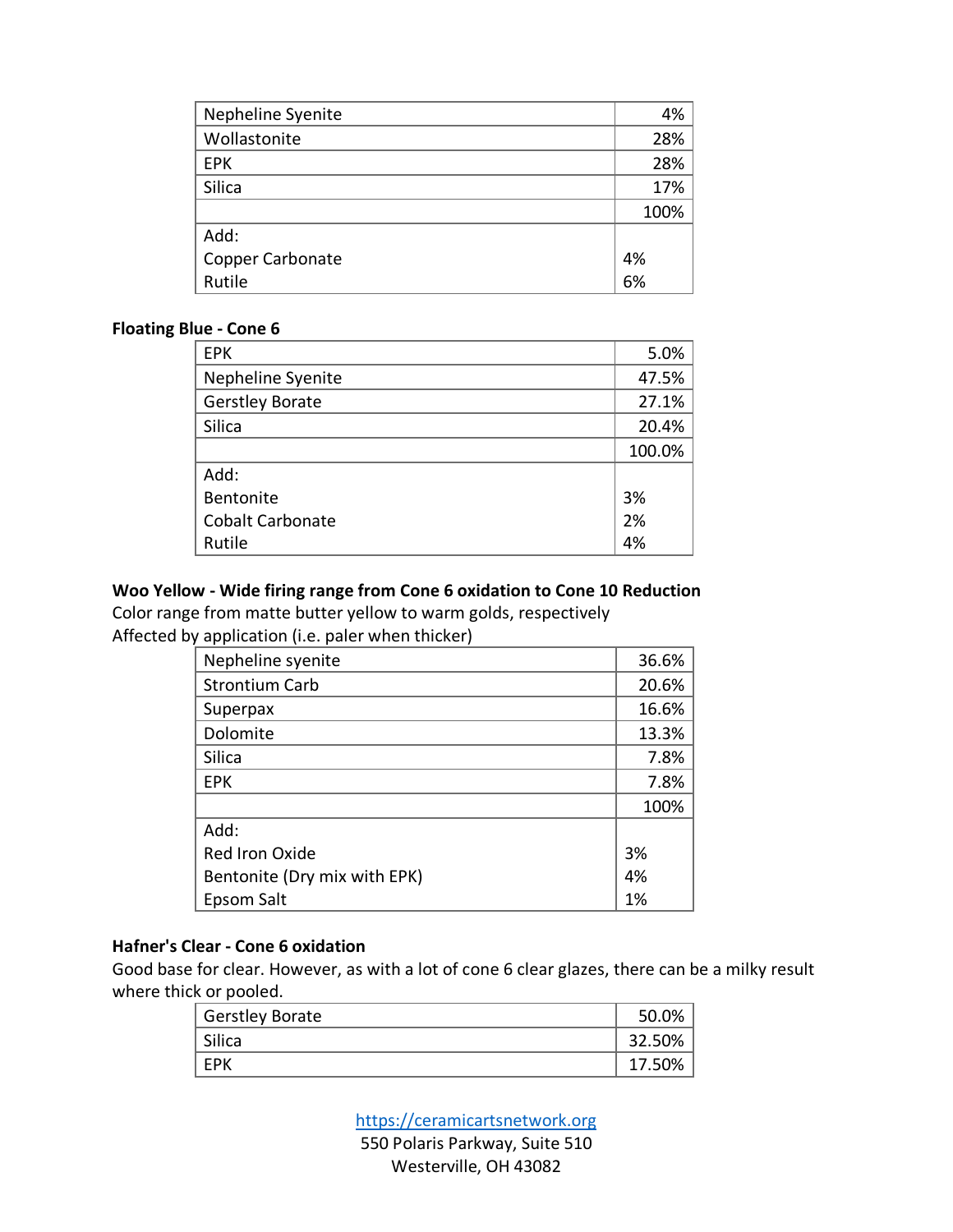|                                   | 100%  |
|-----------------------------------|-------|
| <b>For Transparent Green Add:</b> |       |
| Copper carbonate                  | 2.5%  |
| For Blue Grey Add:                |       |
| Cobalt carbonate                  | 0.25% |
| Iron oxide                        | 0.50% |

## **Water Blue - Cone 6**

| <b>Gerstley Borate</b> | 6%   |
|------------------------|------|
| Ferro Frit 3110        | 77%  |
| Silica                 | 10%  |
| <b>EPK</b>             | 7%   |
|                        | 100% |
| Add:                   |      |
| Copper carbonate       | 2%   |
| Bentonite              | 3%   |

## **Spearmint - Cone 6 (From Hesselberth and Roy, Mastering Cone 6 Glazes)**

| <b>Gerstley Borate</b> | 6%   |
|------------------------|------|
| Ferro Frit 3110        | 77%  |
| Silica                 | 10%  |
| <b>EPK</b>             | 7%   |
|                        | 100% |
| Add:                   |      |
| Copper carbonate       | 2%   |
| Bentonite              | 3%   |

## **WASHES AND ENGOBES**

## **Reitz Engobe Base**

| <b>Ball Clay</b>                      | 21.7% |
|---------------------------------------|-------|
| <b>EPK</b>                            | 30.4% |
| Nepheline Syenite                     | 19.6% |
| Silica                                | 19.6% |
| Talc                                  | 6.5%  |
| Soda Ash                              | 2.2%  |
|                                       | 100%  |
| For Black add:                        |       |
| Mason Stain #6600                     | 10%   |
| For Deep Blue add:                    |       |
| <b>Cobalt Carbonate</b>               | 4%    |
| Consider trying any other Mason Stain |       |

https://ceramicartsnetwork.org

550 Polaris Parkway, Suite 510 Westerville, OH 43082